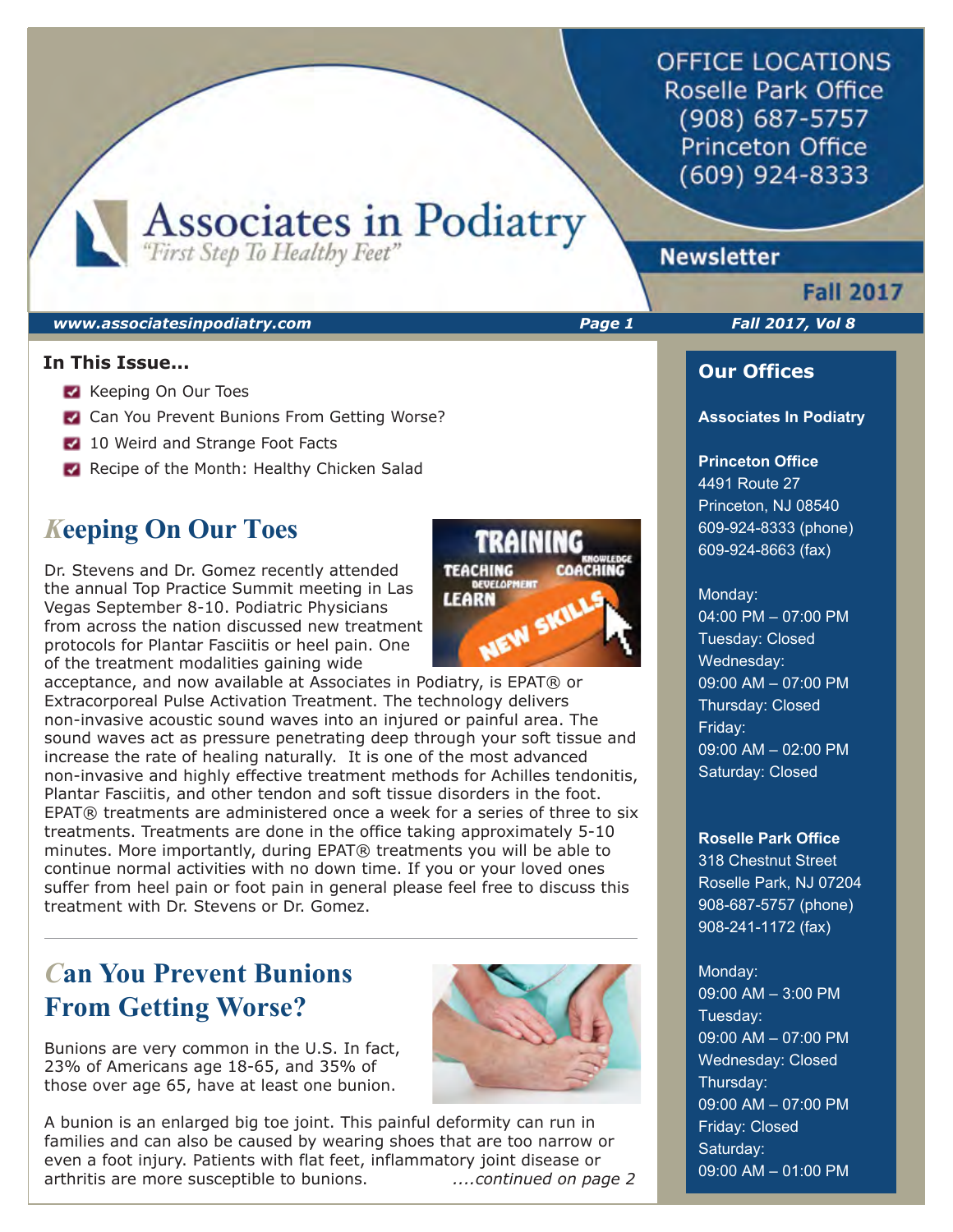# *....continued from page 1 C***an You Prevent Bunions From..**

With a bunion, the big toe can move out of place and push against the smaller toes. It may be painful to walk and difficult to find comfortable shoes. Because bunions protrude, the inside of your shoe will rub against it causing irritation and calluses.

### **Treating Bunions**

If you observe a bunion on your big toe joint or if you have pain in this area, especially when wearing shoes, please give us a call.

The first step in treating a bunion is to change your footwear so your toes have plenty of room. Then we will work to reduce your pain and relieve the pressure on your toes with:

- Custom-fitted orthotics to help stabilize and reposition the joint.
- Shoe padding to relieve inflammation and friction.
- A cortisone injection to reduce inflammation.
- Special exercises for flexibility and mobility.

If these measures don't give you enough relief from the pain, we will discuss a bunionectomy where the bunion is removed and the toe is realigned.

### **Keep Bunions from Getting Worse with These Tips**

- Our feet flatten as we age and you may add a shoe size or two. Always have both feet professionally measured each time you shop for shoes.
- Choose shoes made of quality materials that fit well.
- Avoid footwear that crowds the toes, putting excess pressure on the joints. Narrow high heels are particularly problematic in causing and aggravating bunions.
- Select shoes with wide and deep toe boxes and flatter heels.
- Stay away from shoes that make your foot slide forward as these will jam your toes into the toe of the shoe.

Remember - bunions will not heal by themselves! Without proper treatment, this deformity will cause more pain and complications like chronic bursitis or arthritis may develop.

# *1***0 Weird and Strange Foot Facts**

As Halloween approaches and our thoughts turn to all things scary and bizarre, we thought you would enjoy our list of 10 weird and strange facts about your feet. Enjoy!



- Your foot and ankle are strong, mechanical structures with 26 bones as well as 33 joints and more than 100 muscles, tendons and ligaments.
- Most people have one foot that is larger than the other.
- Every time your heel lifts off the ground when walking, your toes are forced to carry one-half of your body weight. *....continued on page 3*

### **Follow us...**







on Google+

### **History FootNote**

Hippocrates is believed to be one of the first practitioners of physical therapy in 460 BC, advocating massage, manual therapy techniques and hydrotherapy.

### **Trivia**

*What's the best water temp for soaking tired feet?*

- A) Extra-hot
- B) Warm
- C) Cold
- D) Alternating cold and warm

### **Answer: D.**

Swelling in the feet is best relieved by alternating several times between cold and warm water 15 minutes with each temperature. The alternating temperatures constrict and dilate the blood vessels that helps reduce swelling.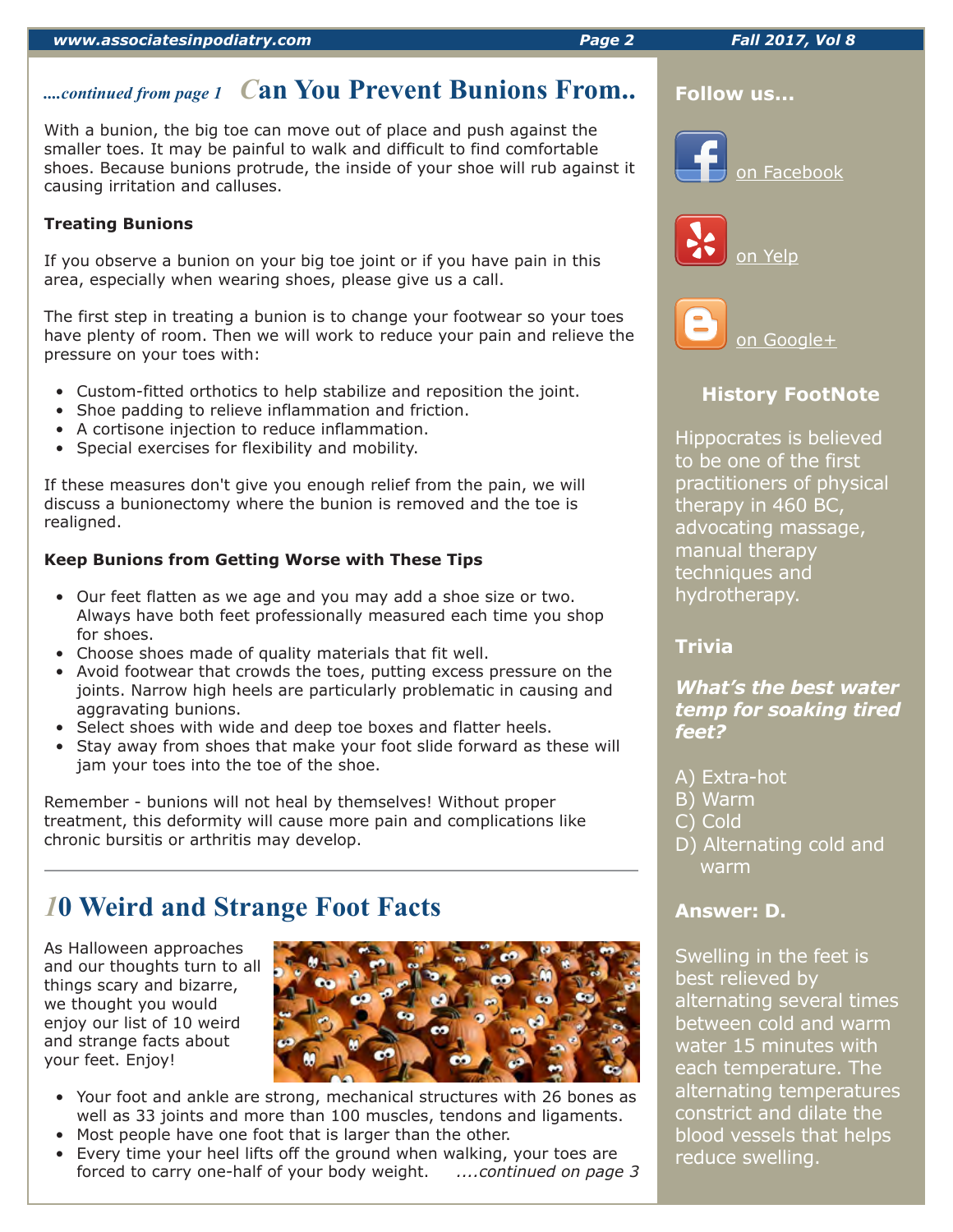# *....continued from page 2 1***0 Weird and Strange Foot....**

- No wonder your feet sweat there are 250,000 sweat glands in your feet!
- 75% of Americans will experience foot problems at one time during their lives.
- Women have 4 times as many foot problems as men in part because of wearing high heels.
- The average person takes 8,000 to 10,000 steps every day. That adds up to about 115,000 miles over a lifetime - enough to circle the earth 4 times!
- Toenails and fingernails grow faster during hot weather, the teenage years and pregnancy.
- In an average day of walking, the total forces on your feet can add up to hundreds of tons - the equivalent of a fully-loaded cement truck!
- The record for the world's largest feet belongs to Matthew McGrory who wears U.S. size 28 1/2! The average men's size is 10 1/2.

# *R***ecipe of the Month Healthy Chicken Salad**



If you love chicken salad but don't like all the calories from mayo, here's a delicious alternative using Greek Yogurt and Sour Cream.

# **Ingredients**

- 2 cups chicken breast, shredded or chopped
- ½ cup Nonfat Greek Yogurt
- ¼ cup Nonfat Sour Cream
- 1 tablespoon Mayonnaise
- ½ Gala Apple, chopped into small pieces
- 2 tablespoons Bell Pepper, diced fine
- 1 tablespoon Dill Pickle Relish
- 1 teaspoon garlic powder
- 1 teaspoon onion powder *....continued on page 4*







**Visit our website and Order your Free Book Today!**



# **Celebrity Foot Focus**

Iman, Amal Clooney, Victoria Beckham and Oprah Winfrey are among the many celebrities who suffer from bunions.